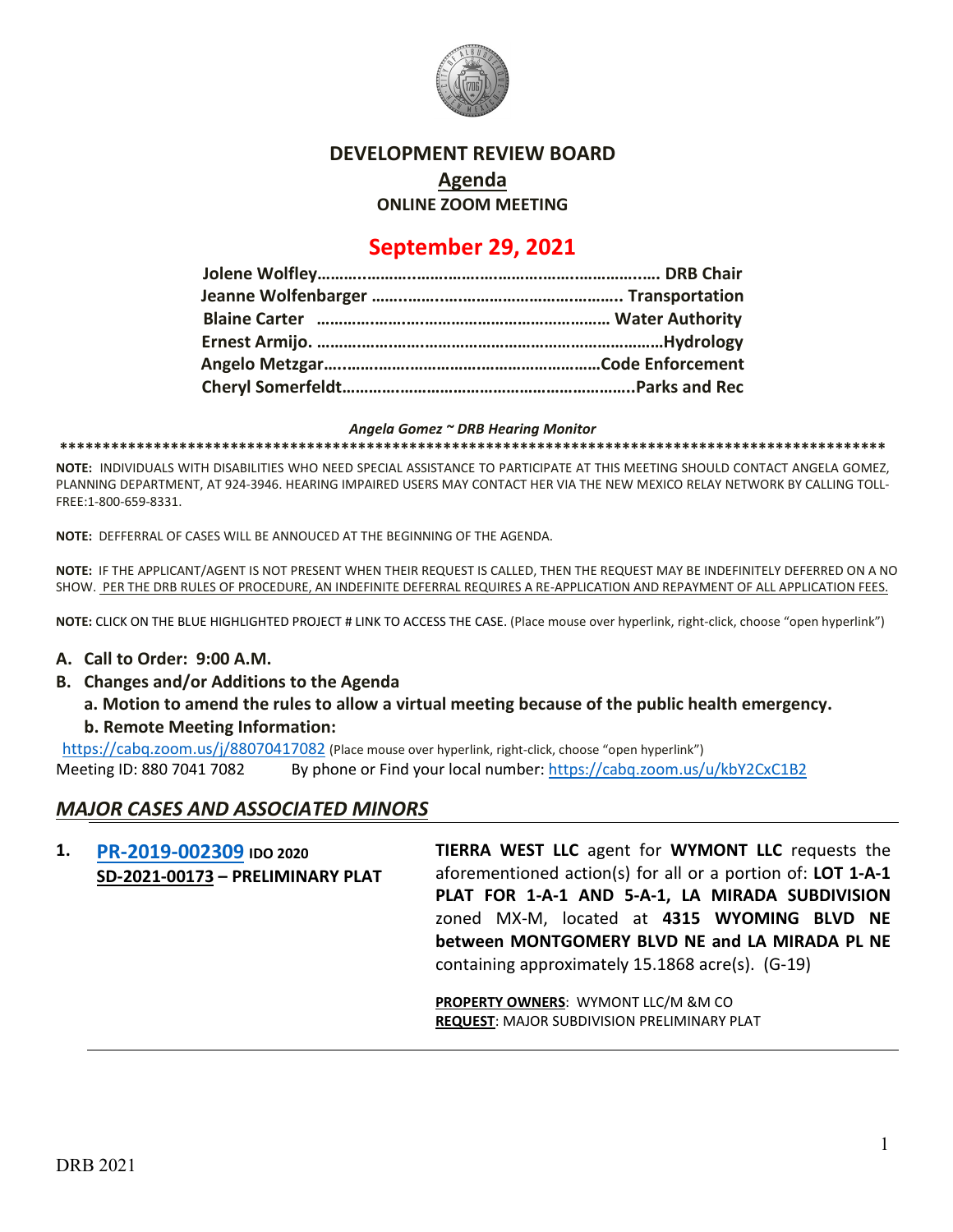| 2. | PR-2019-002309 IDO 2020<br>SI-2021-01507 - EPC SITE PLAN<br><b>SIGN-OFF</b>                                                                       | CONSENSUS PLANNING, INC. agent for BUTTERFLY<br>HOLDINGS, LLC requests the aforementioned action(s) for<br>all or a portion of: LOT A1-A-1, LA MIRADA SUBDIVSION<br>zoned MX-M, located at 4315 WYOMING BLVD NE<br>between MONTGOMERY BLVD NE and LA MIRADA PL NE<br>containing approximately 15.2 acre(s). (G-19)[Deferred from<br>9/22/21                                                                                                                                                                   |
|----|---------------------------------------------------------------------------------------------------------------------------------------------------|---------------------------------------------------------------------------------------------------------------------------------------------------------------------------------------------------------------------------------------------------------------------------------------------------------------------------------------------------------------------------------------------------------------------------------------------------------------------------------------------------------------|
|    |                                                                                                                                                   | PROPERTY OWNERS: BUTTERFLY HOLDINGS, LLC<br>REQUEST: FINAL SIGN OFF ON EPC AMENDED SITE PLAN FOR LA<br>MIRADA SHOPPING CENTER/WYMONT PLACE SUBDIVISION                                                                                                                                                                                                                                                                                                                                                        |
| 3. | PR-2020-004457 IDO 2019<br>SD-2021-00025 - PRELIMINARY PLAT<br>VA-2021-00033 - WAIVER<br>VA-2021-00034 - TEMPORARY DEFERRAL<br><b>OF SIDEWALK</b> | RIO GRANDE ENGINEERING agent for BARBARA MUELLER<br>request(s) the aforementioned action(s) for all or a portion<br>of TRACT 22 VOLCANO CLIFFS SUBD UNIT 6<br>LOT 22,<br>VOLCANO CLIFFS UNIT 6 zoned RA-1, located on QUIVIRA<br>DR between VISTA VIEJA AVE and RETABLO RD containing<br>approximately 6.0 acre(s). (D-9)[Deferred from 3/3/21, 5/26/21,<br>7/21/21, 7/28/21, 8/25/21, 9/15/21, 9/22/21]<br>PROPERTY OWNERS: MUELLER BARBARA A<br>REQUEST: PRELIMINARY PLAT, VARIANCE, TEMP SIDEWALK DEFERRAL |
| 4. | PR-2020-004457 IDO 2019<br>SI-2021-01506 - EPC SITE PLAN<br><b>SIGN-OFF</b>                                                                       | RIO GRANDE ENGINEERING agent for BARBARA MUELLER<br>requests the aforementioned action(s) for all or a portion<br>of: LOT 22, VOLCANO CLIFFS UNIT 6 zoned RA-1, located at<br>QUIVIRA DRIVE between VISTA VIEJA AVE and RETABLO<br>RD containing approximately 6.0 acre(s). (D-9) [Deferred from<br>9/22/21<br>PROPERTY OWNERS: MUELLER BARBARA A<br><b>REQUEST: DRB FINAL SIGN OFF OF EPC APPROVED SITE PLAN</b>                                                                                             |

# *MAJOR CASES*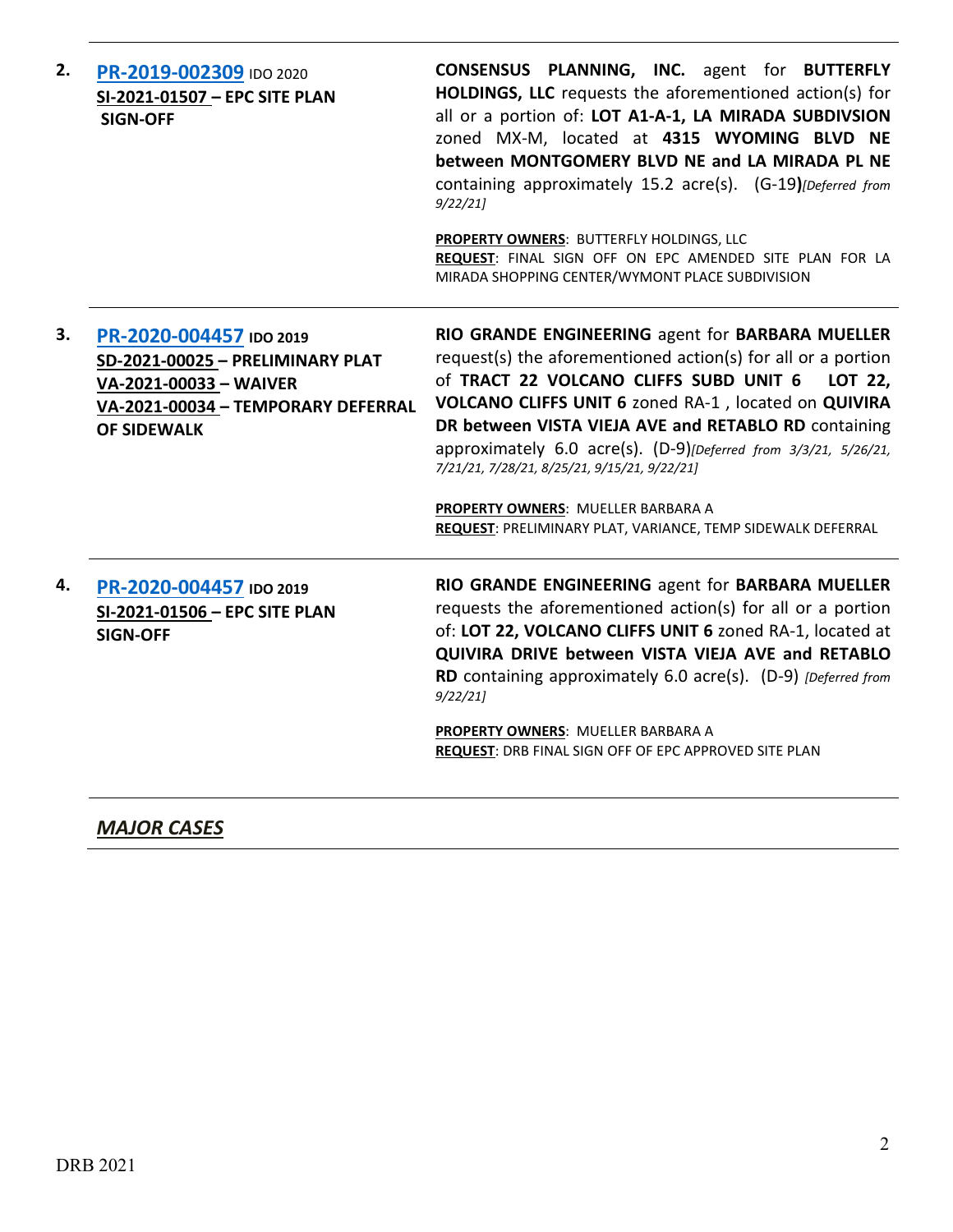| 5. | PR-2021-005573 IDO 2020                    |
|----|--------------------------------------------|
|    | SD-2021-00171 - PRELIMINARY PLAT           |
|    | SD-2021-00172 - VACATION OF PRIVATE        |
|    | <b>FASFMENT</b>                            |
|    | <b>SD-2021-00174 - VACATION OF PRIVATE</b> |
|    | <b>EASEMENT</b>                            |
|    | <b>SD-2021-00175 - VACATION OF PRIVATE</b> |
|    | <b>FASFMENT</b>                            |
|    | SD-2021-00176 - VACATION OF PUBLIC         |
|    | <b>FASFMENT</b>                            |
|    | <b>SD-2021-00177 - VACATION OF PUBLIC</b>  |
|    | <b>EASEMENT</b>                            |
|    | SD-2021-00178 - VACATION OF PUBLIC         |
|    | <b>FASFMENT</b>                            |
|    | <b>SD-2021-00179 - VACATION OF PUBLIC</b>  |
|    | <b>EASEMENT</b>                            |
|    | SD-2021-00180 - VACATION OF PUBLIC         |
|    | <b>EASEMENT</b>                            |
|    | SD-2021-00181 - VACATION OF PUBLIC         |
|    | <b>EASEMENT</b>                            |
|    |                                            |

**BOHANNAN HUSTON INC.** agent for **NETFLIX STUDIOS, LLC, KENNETH FALCON** requests the aforementioned action(s) for all or a portion of: **TRACTS 22-A,22-B,22-C, 26, N, O, Q-1, Q-2, Q-3, OS-7, R, 17, A-1-A-6, MESA DEL SOL INNOVATION PARK I & II** zoned PC, located on **5650 UNIVERSITY BLVD SE** containing approximately 162.78 acre(s). (R-16**)**

**PROPERTY OWNERS**: CITY OF ALBUQUERQUE, MDS INVESTMENTS **REQUEST**: PRELIMINARY PLAT, VACATIONS OF PRIVATE EASEMENT, VACATIONS OF PUBLIC EASEMENT

| 6. | PR-2021-005573 IDO 2020<br>SI-2021-01482 - SITE PLAN | DEKKER/PERICH/SABATINI - WILL GLEASON agent for<br>NETFLIX STUDIOS, LLC, KENNETH FALCON requests the<br>aforementioned action(s) for all or a portion of: <b>TRACTS 22-</b><br>A, 22-B, 22-C, 26, N, O, Q-1, Q-2, Q-3, OS-7, R, 17, A-1-A-6,<br>MESA DEL SOL INNOVATION PARK I & II zoned PC, located<br>on UNIVERSITY BLVD between EASTMAN CROSSING and |
|----|------------------------------------------------------|----------------------------------------------------------------------------------------------------------------------------------------------------------------------------------------------------------------------------------------------------------------------------------------------------------------------------------------------------------|
|    |                                                      | MESA DEL SOL containing approximately 162.784 acre(s).<br>$(R-16)$                                                                                                                                                                                                                                                                                       |
|    |                                                      | <b>PROPERTY OWNERS: CITY OF ALBUQUERQUE, MDS INVESTMENTS</b><br>REQUEST: AN APPROXIMATELY 117.53 ACRE EXPANSION OF THE<br>EXSITING ALBUQUERQUE STUDIOS CAMPUS INCLUDING A NEW<br>PRODUCITON OFFICE, MILL BUILDING AND PRODUCTION SUPPORT<br>SPACES.                                                                                                      |
| 7. | PR-2021-005629 IDO 2020                              | <b>BOHANNAN HUSTON INC. agent for NETFLIX STUDIOS</b>                                                                                                                                                                                                                                                                                                    |

**SD-2021-00182 – PRELIMINARY PLAT SD-2021-00183 – VACATION OF PRIVATE EASEMENT SD-2021-00184 VACATION OF PUBLIC EASEMENT SD-2021-00185 VACATION OF PUBLIC EASEMENT**

requests the aforementioned action(s) for all or a portion of: **LOTS 22A, 22B, 22C, AND TRACT P, MESA DEL SOL INNOVATION PARK I & II** zoned PC, located on **5630 UNIVERSITY BLVD SE between EASTMAN CROSSING and UNIVERSITY BLVD** containing approximately 41.3495 acre(s). (R-16)

**PROPERTY OWNERS**: CITY OF ALBUQUERQUE **REQUEST**: REPLAT OF LOTS 22-A, 22-B, 22-C AND TRACT P OF MESA DEL SOL INNOVATION PARK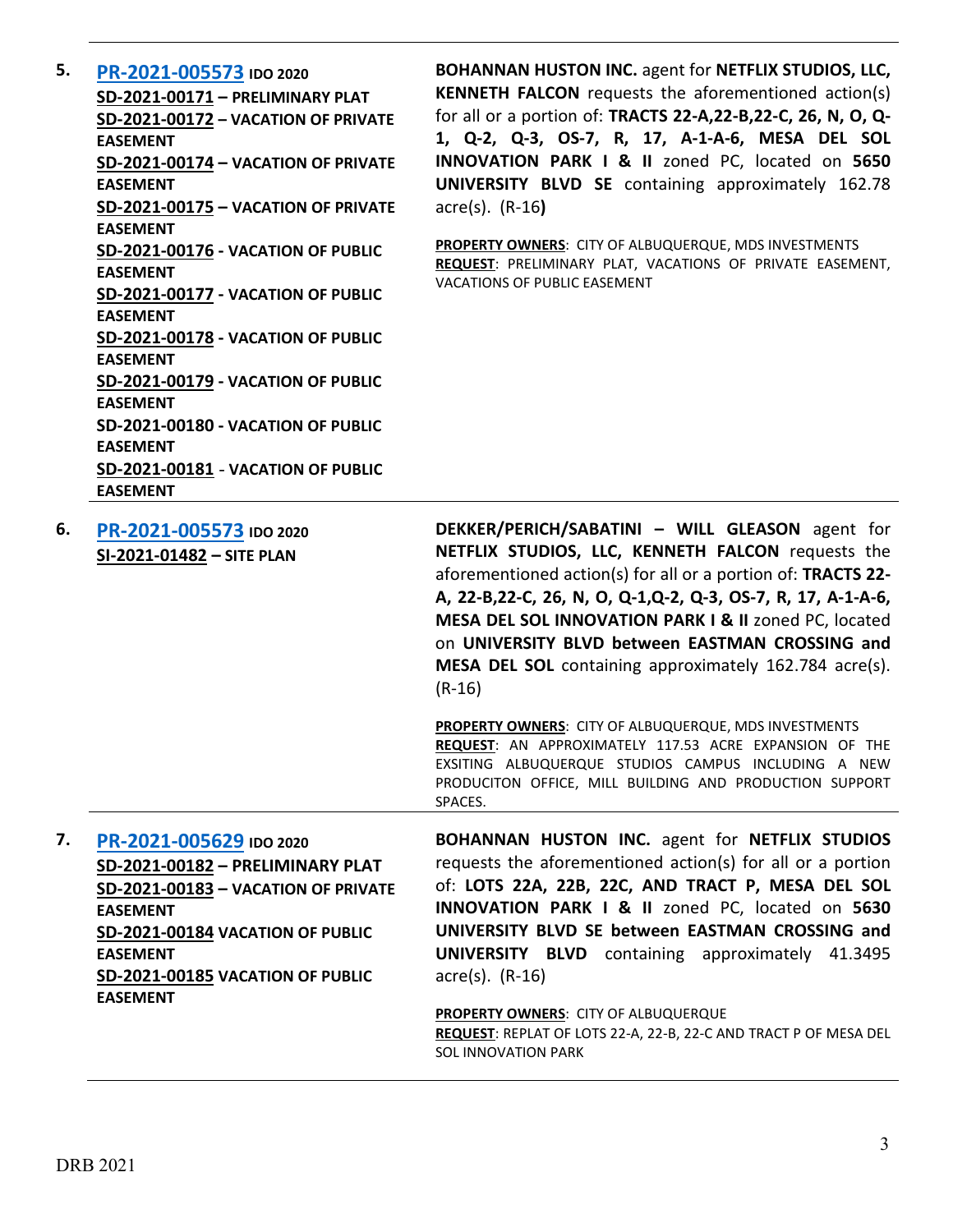**8. [PR-2021-005629](http://data.cabq.gov/government/planning/DRB/PR-2021-005629/DRB%20Submittals/PR-2021-005629_Sept_29_2021%20(PP,%20VPRE,%20VPE%20x2,%20Site%20P.)/Application/Dekker_Perich_Sabatini%20(Site%20Plan)/Albuquerque%20Studios%20Expansion%20-%20DRB%20North%20Submittal%209.3.2021.pdf) IDO 2020 SI-2021-01483 – SITE PLAN DEKKER/PERICH/SABATINI – WILL GLEASON** agent for **KENNETH FALCON** requests the aforementioned action(s) for all or a portion of: **22A, 22B, 22C, AND TRACT P** zoned PC, located on **UNIVERSITY BLVD between EASTMAN CROSSING and MESA DEL SOL** containing approximately 41.3495 acre(s). (R-16) **PROPERTY OWNERS**: CITY OF ALBUQUERQUE

**REQUEST**: AN APPROXIMATELY 18.54 ACRE EXPANSION OF THE EXISTING ALBUQUERQUE STUDIOS CAMPUS INCLUDING A NEW PRODUCITON OFFICE, MILL BUILDING AND PRODUCTION SUPPORT SPACES.

**9. [PR-2021-005459](http://data.cabq.gov/government/planning/DRB/PR-2021-005459/DRB%20Submittals/) IDO 2020** *(AKA: PR-2021-005861)* **SD-2021-00163 – PRELIMINARY PLAT SI-2021-01248 – SITE PLAN Sketch plat 5-19-2021**

**TIERRA WEST** agent for **CONTRACTORS LEASING LLC/LARRY R. GUTIERREZ** requests the aforementioned action(s) for all or a portion of: **LOT 1A BLOCK 2 SUNPORT PARK REPL OF LOTS 1, 2 & 3 BLOCK 2 and LOT 2-A-1 BLK 2 PLAT OF LOTS 2-A-1, 2-A-2 & 2-A-3 BLOCK 2, SUNPORT PARK,** zoned NR-BP, **located at 2900 TRANSPORT between FLIGHTWAY AVE and WOODWARD ROAD** containing approximately 10.7 acre(s). (M-15)*[Deferred from 9/1/21]*

**PROPERTY OWNERS**: CONTRACTORS LEASING LLC **REQUEST**: PRELIMINARY PLAT, SITE PLAN REVIEW

**10. [PR-2021-005717](http://data.cabq.gov/government/planning/DRB/PR-2021-005717/DRB%20Submittals/) IDO 2020** *(AKA: PR-2021-005823)* **SD-2021-00162 – PRELIMINARY PLAT VA-2021-00310 – SIDEWALK WAIVER**

**Sketch plat 7-14-2021**

**RESPEC, JEREMY SHELL** agent for **DR HORTON** requests the aforementioned action(s) for all or a portion of: **TRACT 2 UNIT 2, THE TRAILS** zoned R-ML, **located on OAK RIDGE between UNIVERSE BLVD and TIJERAS CREEK RD** containing approximately 10.4 acre(s). (C-9)*(Deferred from 8/25/21, 9/1/21]*

**PROPERTY OWNERS**: SIERRA HEALTH SERVICES INC & ETAL **REQUEST**: CREATE 72 RESIDENTIAL LOTS AND 7 HOA TRACTS FROM ONE EXISTING PARCEL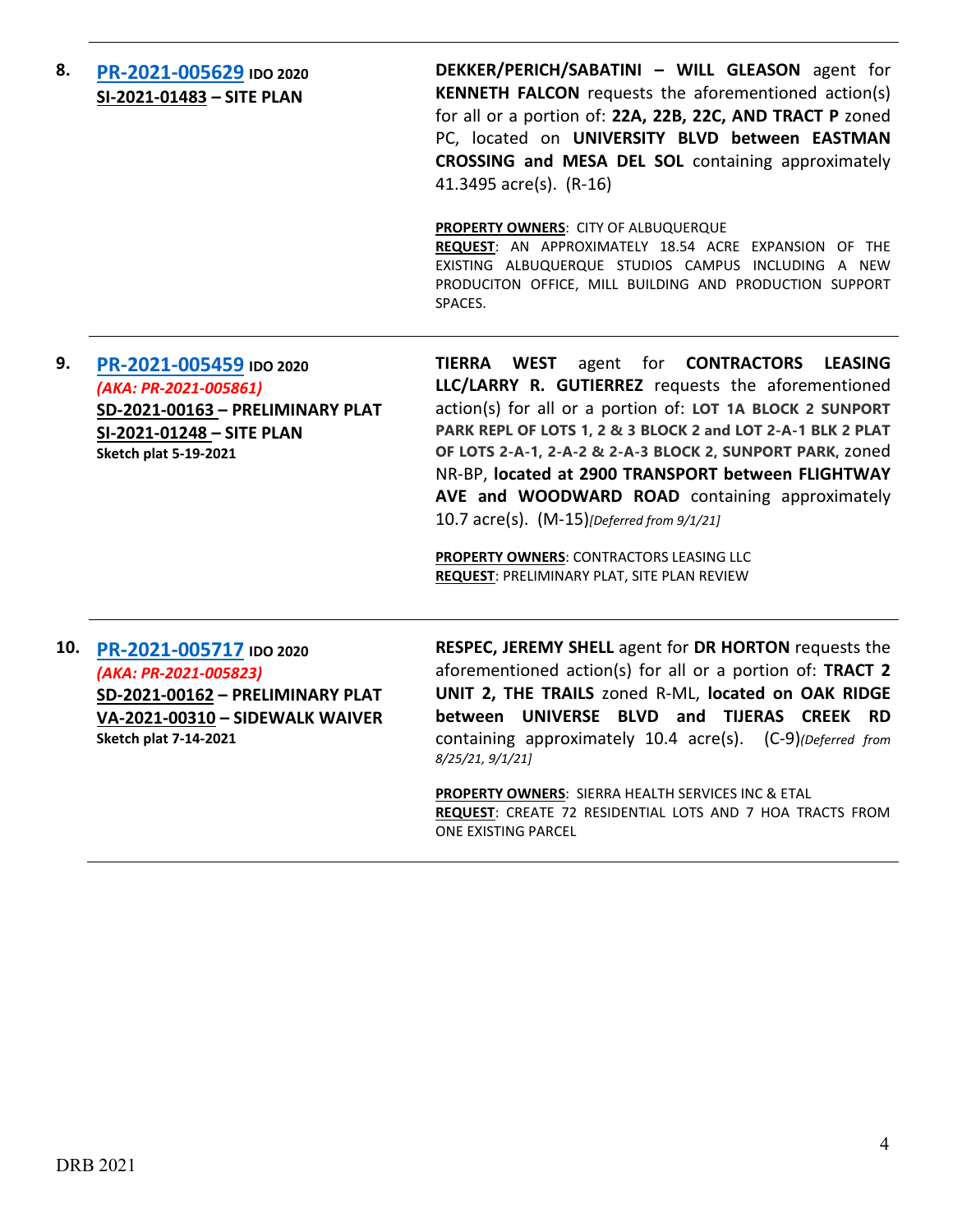| 11. PR-2020-004138 IDO 2019<br>SD-2021-00151 - PRELIMINARY PLAT<br><b>Sketch plat 3-10-2021</b> | HUITT-ZOLLARS INC. - SCOTT EDDINGS agent for QUESTA<br>DEL ORO, LLC – TIM MCNANEY<br>requests the<br>aforementioned action(s) for all or a portion of: TRACT 3 &<br>A-1-A-4, MESA DEL SOL INNOVATION PARK zoned PC,<br>located between SAGAN LOOP and DE KOONING LOOP<br>containing approximately 22.0366 acre(s). (R-15) {Deferred<br>from 8/11/21, 9/15/21]                                            |
|-------------------------------------------------------------------------------------------------|----------------------------------------------------------------------------------------------------------------------------------------------------------------------------------------------------------------------------------------------------------------------------------------------------------------------------------------------------------------------------------------------------------|
|                                                                                                 | <b>PROPERTY OWNERS:</b> QUESTA DEL ORO LLC / MDS INVESTMENTS<br>REQUEST: SINGLE FAMILY RESIDENTIAL SUBDIVISION ON TRACT A-1-A-<br>3. TRACT A-1-A-4 SPLIT FOR EXTENSION OF DEIKENBORN DRIVE<br>** APPLICANT REQUESTS DEFERRAL TO OCTOBER 20 <sup>th</sup> .                                                                                                                                               |
| 12. PR-2020-004024 IDO 2020<br>SI-2021-01388 - SITE PLAN                                        | TIERRA WEST, LLC agent for DIAMOND TAIL REALTY LLC<br>requests the aforementioned action(s) for all or a portion<br>of: TRACT H-11 PLAT OF TRACTS H-1 THRU H-11 VENTANA<br>SQUARE AT VENTANA RANCH A REPLAT OF TRACT H-A,<br>VENTANA RANCH zoned MX-M, located on PASEO DEL<br>NORTE between UNIVERSE BLVD and PASEO DEL NORTE<br>containing approximately 1.08 acre(s). (B-10)[Deferred from<br>9/22/21 |

**PROPERTY OWNERS**: DIAMOND TAIL REALTY LLC **REQUEST**: DRB SITE PLAN REVIEW

### *MINOR CASES*

**13. [PR-2019-002253](http://data.cabq.gov/government/planning/DRB/PR-2019-002253/DRB%20Submittals/) IDO 2019 SD-2021-00140 – PRELIMINARY/FINAL PLAT Sketch plat 8-19-2020 JUANITA GARCIA – JAG PLANNING AND ZONING** agent for **OLD TOWN PLAZA, LLC C/O JOYCE T. BATTAGLIA** requests the aforementioned action(s) for all or a portion of: **TRACT B, LANDS OF CASA DE ARMIJO, LA PLACITA PATIO MARKETS AND PLAZA HACIENDA** zoned MX-T, located at **302 SAN FELIPE between MOUNTAIN RD NW and CENTRAL AVE NW** containing approximately 2.17 acre(s). (J-13**)***[Deferred from 7/21/21, 8/18/21, 9/1/21]*

> **PROPERTY OWNERS: OLD TOWN PLAZA. LLC REQUEST**: SUBDIVIDE EXISTING TRACT INTO 2 SEPARATE TRACTS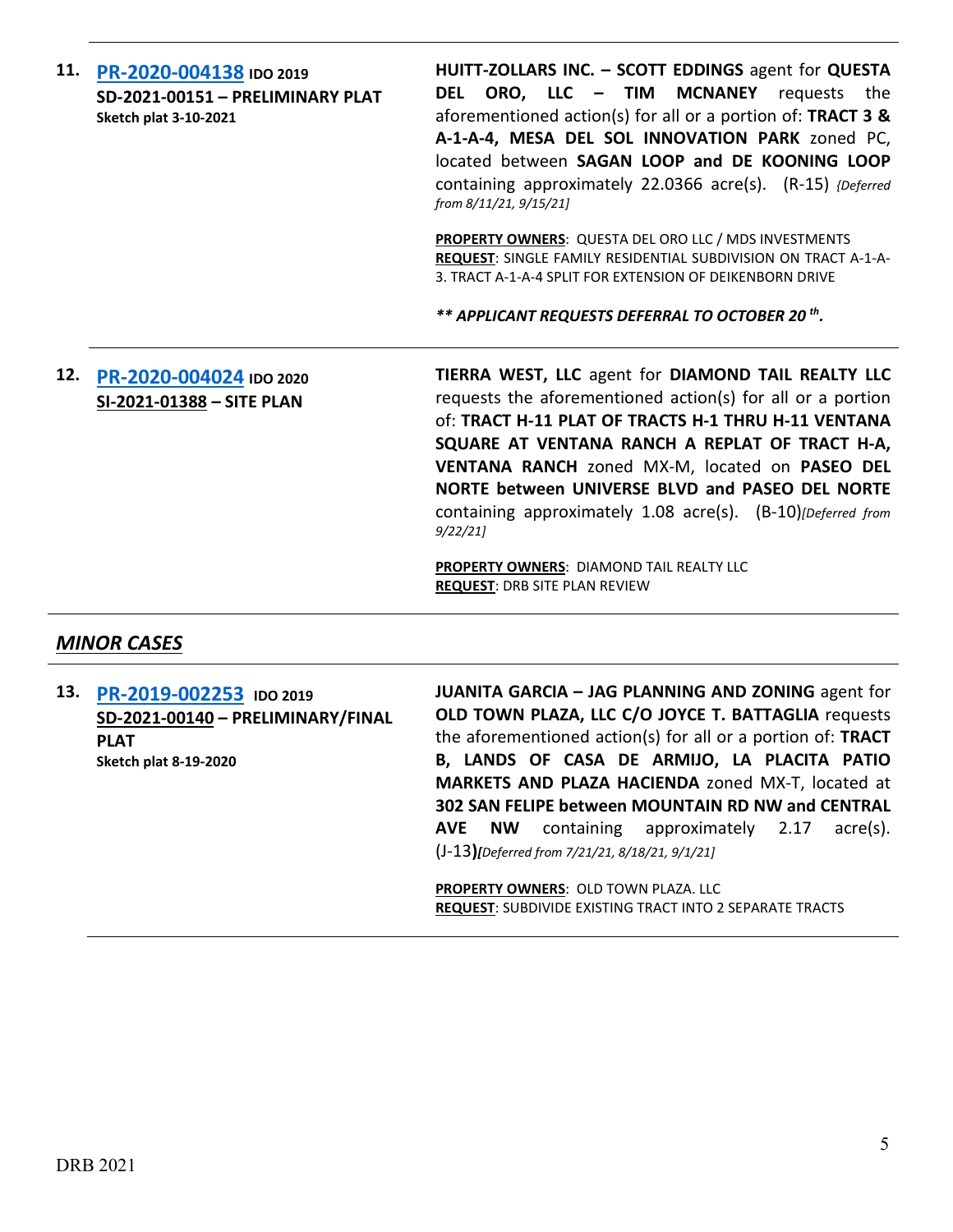| 14. | PR-2018-001842 IDO 2020<br>VA-2021-00350 - WAIVER TO IDO -<br><b>DRIVEWAY LENGTH</b> | RON HENSLEY/THE GROUP agent for CLEARBROOK<br><b>INVESTMENTS, INC.</b> requests the aforementioned action(s)<br>for all or a portion of: LOTS 1-30, HORIZON VILLAGE zoned<br>R-ML, located on HORIZON BLVD between ALAMEDA BLVD<br>and BALLOON MUSEUM containing approximately 5.91<br>acre(s). (C-17)                                                                                                            |
|-----|--------------------------------------------------------------------------------------|-------------------------------------------------------------------------------------------------------------------------------------------------------------------------------------------------------------------------------------------------------------------------------------------------------------------------------------------------------------------------------------------------------------------|
|     |                                                                                      | PROPERTY OWNERS: CLEARBROOK INVESTMENTS, INC<br><b>REQUEST:</b> WAIVER TO IDO SECTION 5-3(C)(3)(b)<br>REGARDING<br><b>DRIVEWAY LENGTH</b>                                                                                                                                                                                                                                                                         |
|     | <b>SKETCH PLAT</b>                                                                   |                                                                                                                                                                                                                                                                                                                                                                                                                   |
| 15. | PR-2020-003688<br>PS-2021-00113 - SKETCH PLAT                                        | ISAACSON & ARFMAN, INC./FRED ARFMAN & IAN<br>ANDERSON agent for GREATER ALBUQUERQUE HABITAT<br>FOR HUMANITY/DOUG CHAMPLIN & BILL REILLY requests<br>the aforementioned action(s) for all or a portion of: LOTS<br>42-55, DAVID-PEREA-COURSON SUBDIVISION zoned R-1B,<br>located at 62 <sup>ND</sup> ST NW between CLOUDCROFT RD NW and<br><b>COORS BLVD NW</b> containing approximately 2.13 acre(s).<br>$(J-11)$ |
|     |                                                                                      | PROPERTY OWNERS: GREATER ALBUQUERQUE HABITAT FOR<br>HUMANITY, LONNIE YANES<br>REQUEST: PREVIOUS SKETCH PLAT REVIEW FOR PROPERTY HAS<br>EXPIRED. RESUBMITTING FOR UPDATED PLAT FOR SKETCH PLAT<br>REVIEW AND COMMENT PRIOR TO UPCOMING PRELIMINARY PLAT<br>SUBMITTAL.                                                                                                                                              |
| 16. | PR-2021-006031<br>PS-2021-00115 - SKETCH PLAT                                        | <b>JULIA LA RIVA</b> requests the aforementioned action(s) for all<br>or a portion of: N/S ALLEY OFF PACIFIC AVE between<br>425/427 PACIFIC AVE and 431 PACIFIC AVE containing<br>approximately 0.08 acre(s). (K-14)                                                                                                                                                                                              |
|     |                                                                                      | <b>PROPERTY OWNERS: JULIA LA RIVA</b><br>REQUEST: TO PURCHASE THE CITY PARCEL BETWEEN 425/427 PACIFIC<br>AVE AND 431 PACIFIC AVE 87102                                                                                                                                                                                                                                                                            |